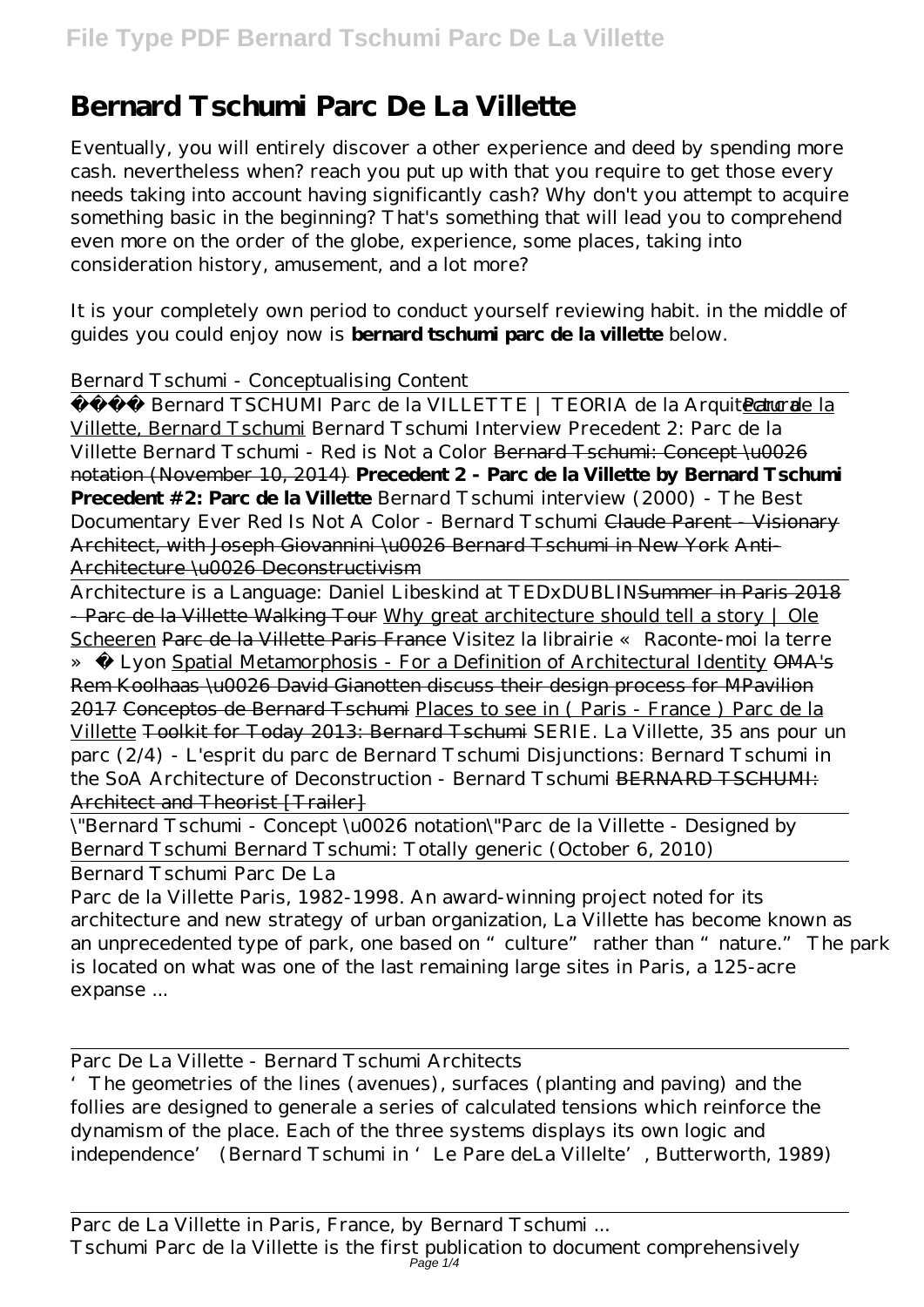Bernard Tschumi's first, and arguably still most celebrated project.

Tschumi Parc de la Villette: Tschumi, Bernard ... As with the Tschumi's Manhattan Transcripts (1976-1981), Parc de la Villette seems to be a critical manifestation of urban life and activity where space, event, and movement all converge into a ...

AD Classics: Parc de la Villette / Bernard Tschumi ... Tschumi wanted to test his ideas in competitions with other architects, and he entered the competition for the design of the Parc de le Villette against 470 other designers. Up to this point, he believed his architecture would be purely theoretical. However, he surprised himself and won the competition, the first he ever entered.

BERNARD TSCHUMI – Parc de La Villette – The Archi Blog It is the third largest park in the world and includes many cultural venues such as three major concert halls, the Conservatoire de Paris, and the Cité des Sciences et de l'Industrie. Designed by Bernard Tschumi, the park is inspired by the postmodernist architectural ideas of deconstructionism.

Parc de la Villette, Bernard Tschumi – New Age Architecture Bernard Tschumi, Parc de la Vilette'i alı 1 lagelmi, peyzaj ve doğayı baskın eleman olarak tasarım yakla 1 mı yla kurgulamı yor. Bunun yerine parkı, doğal ve yapayın sürekli olarak yeniden yapılanma ve kellif durumunda oldulu bir tür kültür alanı olarak görüyor.

Parc de la Vilette / Bernard Tschumi Architects - Arkitektuel Deconstructive architect Bernard Tschumi invited Jacques Derrida to collaborate with fellow architect Peter Eisenman for the Parc de la Villette competition in Paris. After winning the competition and completing the structure in 1992, the park has become a long urban/recreation/leisure complex that has been

parc de la villette-bernard tschumi - WordPress.com Bernard Tschumi designed the Parc de la Villette with the intention of creating a space that exists in a vacuum, something without historical precedent. The park strives to strip down the signage and conventional representations that have infiltrated architectural design and allow for the existence of a "non-place."

Parc de la Villette - Wikipedia

Bernard Tschumi is widely recognized as one of today's foremost architects. First known as a theorist, he drew attention to his innovative architectural practice in 1983 when he won the prestigious competition for the Parc de La Villette, a 125-acre cultural park based on activities as much as nature.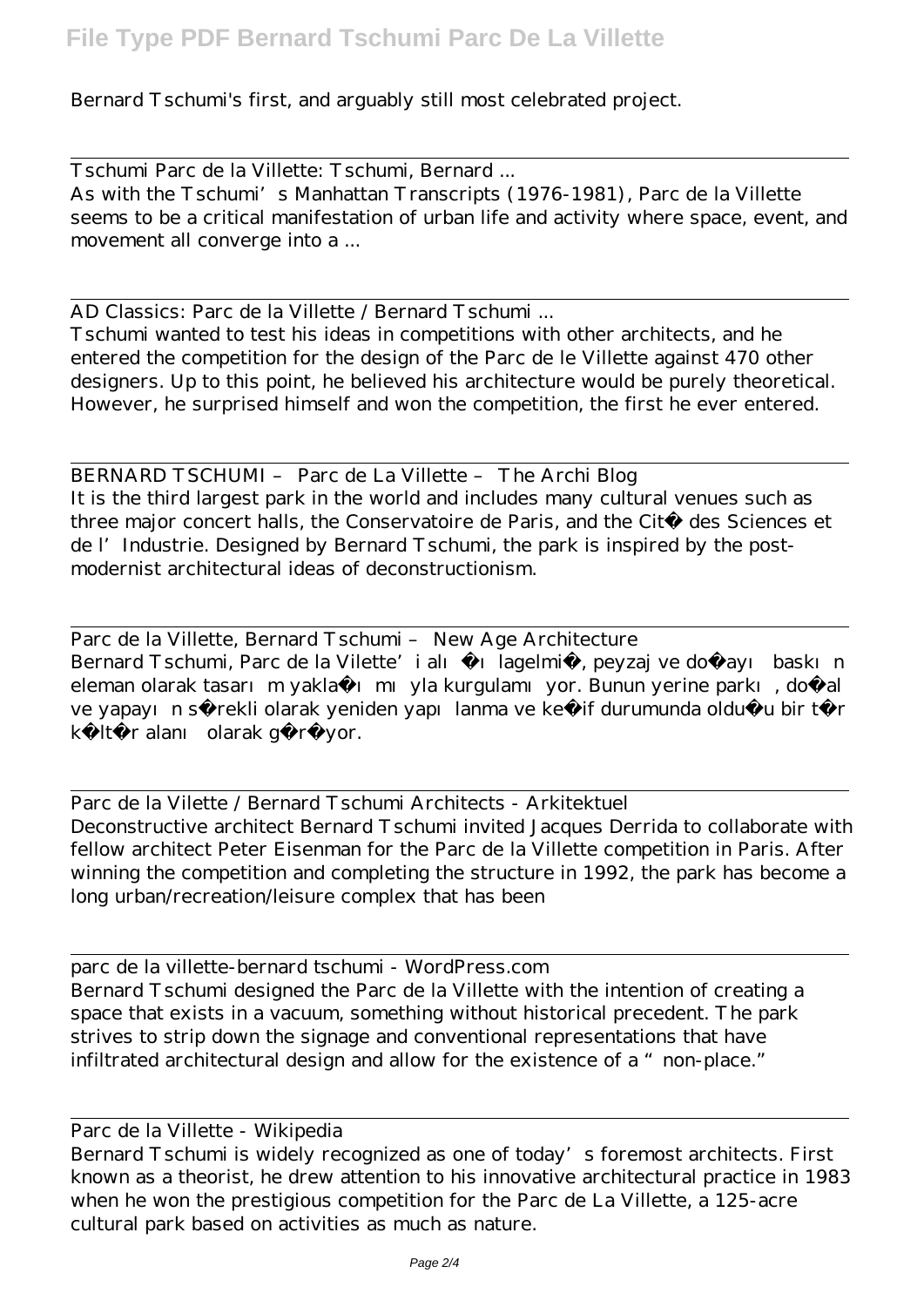Bernard Tschumi Architects Cinegram Folie: Le Parc De La Villette Bernard Tschumi 1988 Princeton Architectural Press ISBN 0910413371. In this book on Parc de la Villette, published one year after the first phase of construction was completed, narration and demonstration are blurred.

Bernard Tschumi Architects Biology-Pharmacy-Chemistry 'Metro' Paris-Saclay, 2015-2022. BLUE Residential Tower New York, 2004-2007. Bridge La Roche-sur-Yon, 2008-2010

Bernard Tschumi Architects Cinegram Folie: Le Parc De LA Villette (New Designs) Paperback – January 1, 1988 by Bernard Tschumi (Author) See all formats and editions Hide other formats and editions

Cinegram Folie: Le Parc De LA Villette (New Designs ... " Bernard Tschumi et les ' Folies' de la Villette , " L e Monde Dimanche, Paris, 1 1 /20/83. " Su perpositions et Comm uns Denom i n ateurs" (with Col i n Fou r n i er) , Urbanisme no. 203, Paris...

Bernard tschumi, cinegram folie, le parc la villette by ... Bernard Tschumi PARC de la VILLETTE El arquiteco comienza su carrera en 1981 y en 1982 gana el concurso internacional del Parc de la Villette en PARIS (Francia). Un emplazamiento de 55 hectá reas del que se necesitaba conectar con la ciudad y las construcciones existentes que ya funcionaban.

Parc de la Villette PARIS - MARCOS REPRESAS Designed by Bernard Tschumi, Parc de la Villette is the first-ever significant landscape design that emphasizes deconstructionist philosophy. The park was constructed to participate in a competition, and obviously, the 1985 Architect Progressive Architecture Award was won by Bernard Tschumi. Source: adsttc.com

Parc De La Villette: A Place Where The Present Meets The ... Tschumi's winning entry for the 1982 Parc de la Villette Competition in Paris became his first major public work and made possible an implementation of the design research and theory which had been rehearsed in The Manhattan Transcripts and The Screenplays.

Bernard Tschumi - Wikipedia From Bernard Tschumi's Parc de la Villette to our most popular classic project, Le Corbusier's Villa Savoye, take a moment to revisit these renowned works. + 7.